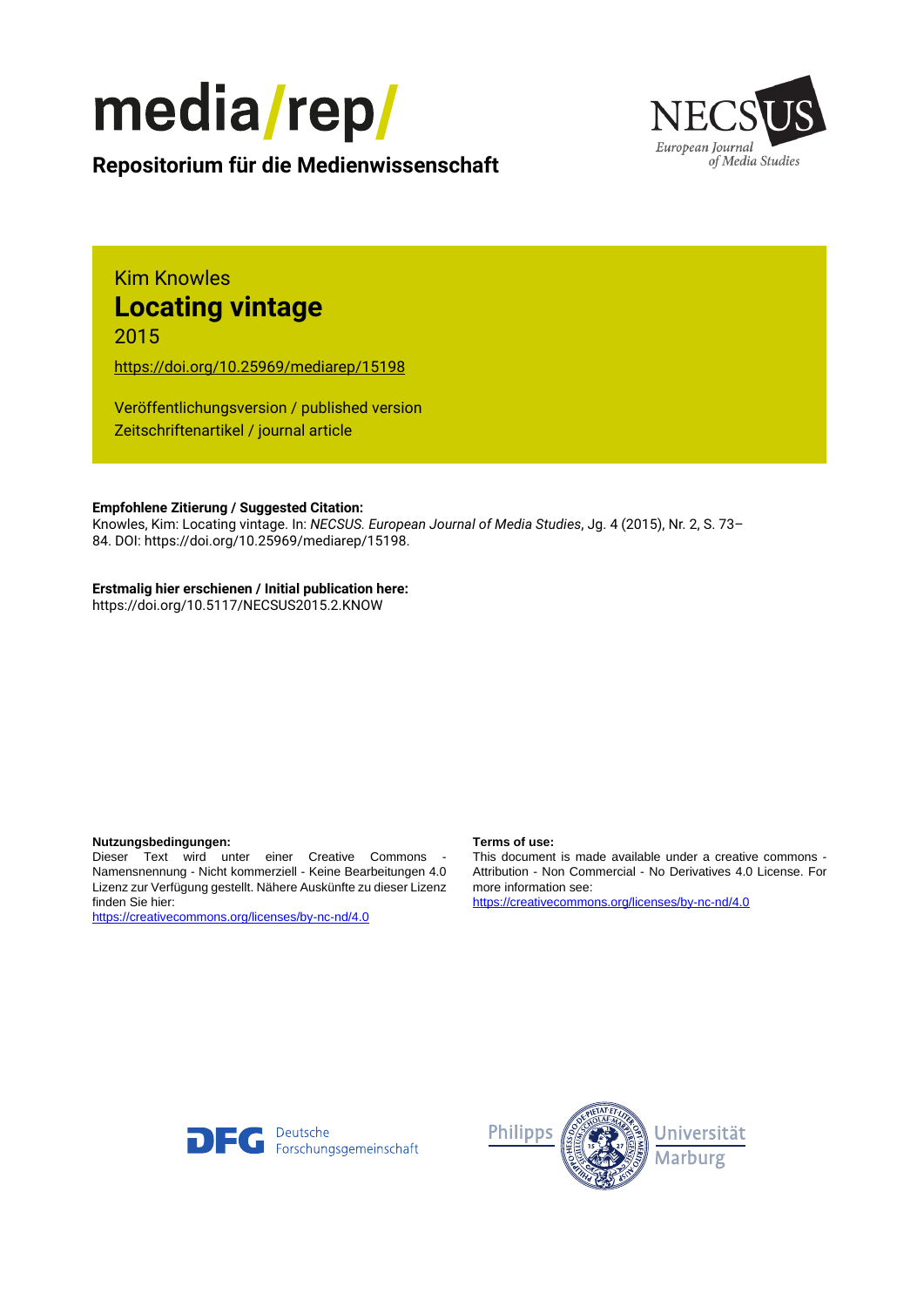EUROPEAN JOURNAL OF MEDIA STUDIES www.necsus-ejms.org Published by Amsterdam University Press

# Locating vintage

## Kim Knowles

NECSUS 4 (2): 73–84 DOI: 10.5117/NECSUS2015.2.KNOW

#### Abstract

Few issues are as pertinent today as the relationship between old and new, past and present, obsolescence and progress. Contemporary culture is increasingly characterised by a heightened awareness of the past through a revaluing of old styles, artifacts, and aesthetics. From vinyl records and super 8 cameras to iPhone apps and second-hand clothes, vintage and retro increasingly permeate our collective conscious. But how can we parse and understand these overlapping practices of looking back? This introductory essay acknowledges the ambiguous terrain of vintage and the blurred distinction between authentic appreciation and stylistic appropriation. It locates the vintage phenomenon within Walter Benjamin's dialectical image, arguing that current artistic engagements with outmoded technology might be seen as productively activating the past in the present and exploring the new in the old. However, the simultaneous explosion of vintage into mainstream consumer habits requires a broad examination of the term in order to draw out its contradictions and complexities.

Keywords: vintage, retro, nostalgia, analogue, Walter Benjamin, Jean Baudrillard, hipster

- She said I looked like a 1950s housewife
- Well your dress is slightly anachronistic
- What? It's vintage I'll have you know!
- I know, but being vintage doesn't make it attractive.

During a party scene in Xavier Dolan's film Les Amours Imaginaires / Heartbeats (2010) the two twenty-something characters engage in a brief exchange that touches on the pervasive yet paradoxical nature of vintage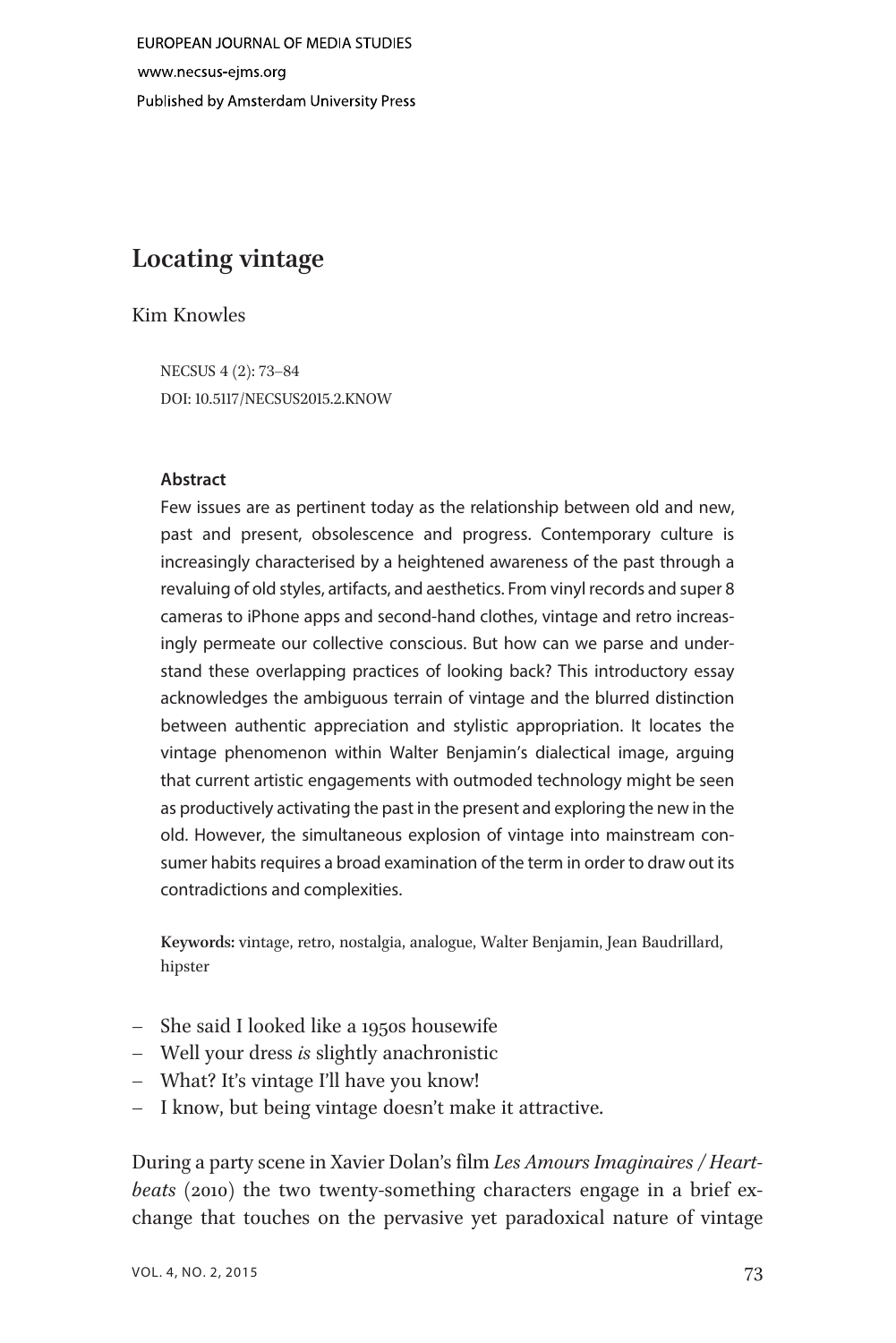and its association with notions of quality, beauty, and value. Within a sea of trendy young partygoers, the dress in question stands out as an object of ridicule. What Angela McRobbie refers to as 'anachronistic dressing' 1 is here thrown into relief, framed and legitimised by the catchall aesthetic criterion of 'vintage'. Interestingly, in the subtitled version of the film, the final retort – 'je sais, mais c'est pas par ce que c'est vintage que c'est beau' – is translated (or rather interpreted) tellingly as 'not all vintage should come back'. This cutting criticism of an undiscriminating embrace of past styles because they are past highlights a key issue in the explosion of vintage into virtually every area of contemporary culture. Dolan is particularly attuned to popular culture, and the film demonstrates the extent to which vintage has been appropriated not just as a fashion statement but as a way of life that is itself adopted stylistically and at times ironically. Towards the end of the film the two friends, seated awkwardly on vintage chairs, drink tea from mismatched vintage china cups. 'I'm out of madeleines', says Marie (Monica Chokri), before handing Francis (Xavier Dolan) a book featuring the iconic 1926 image by Erich Consemüller of a masked woman relaxing on a designer chair by Marcel Breuer. Bauhaus style meets everyday vintage chic in a mishmash of temporal references that contain a knowing wink to empty nostalgia.

Through its numerous references to vintage, Les Amours Imaginaires provides a playful springboard for thinking about how the term relates to attitudes and (life)styles and the extent to which the past increasingly frames our relationship to the present. In fact, vintage has become such a mainstay of contemporary society that we rarely stop to think about how it functions and the way it informs our value judgments, affective attachments, and purchasing habits. From the original 1950s dress serendipitously stumbled upon in a second-hand shop to the faux-vintage jacket bought in a high street store, and from the dusty old Super 8 camera found in the attic of a deceased relative to the plethora of iPhone apps offering a range of vintage photographic filters, the past clearly has a hold on our collective conscious. Authentic artifact or stylistic simulation – often the boundary is ambiguous, the distinction confusing. For some it seems to matter, for many it is irrelevant. Is the user of the iPhone app less genuinely rooted in history than the collector of vintage cameras, less engaged in the process of remembering, whatever form that might take? Where are the threads that connect vintage, nostalgia, and irony? Perhaps it is too easy to assume that the younger generation is less sincere in its digital appropriation of the 'real thing' when affluent buyers of highlypriced originals may be more invested in vintage as a marker of taste and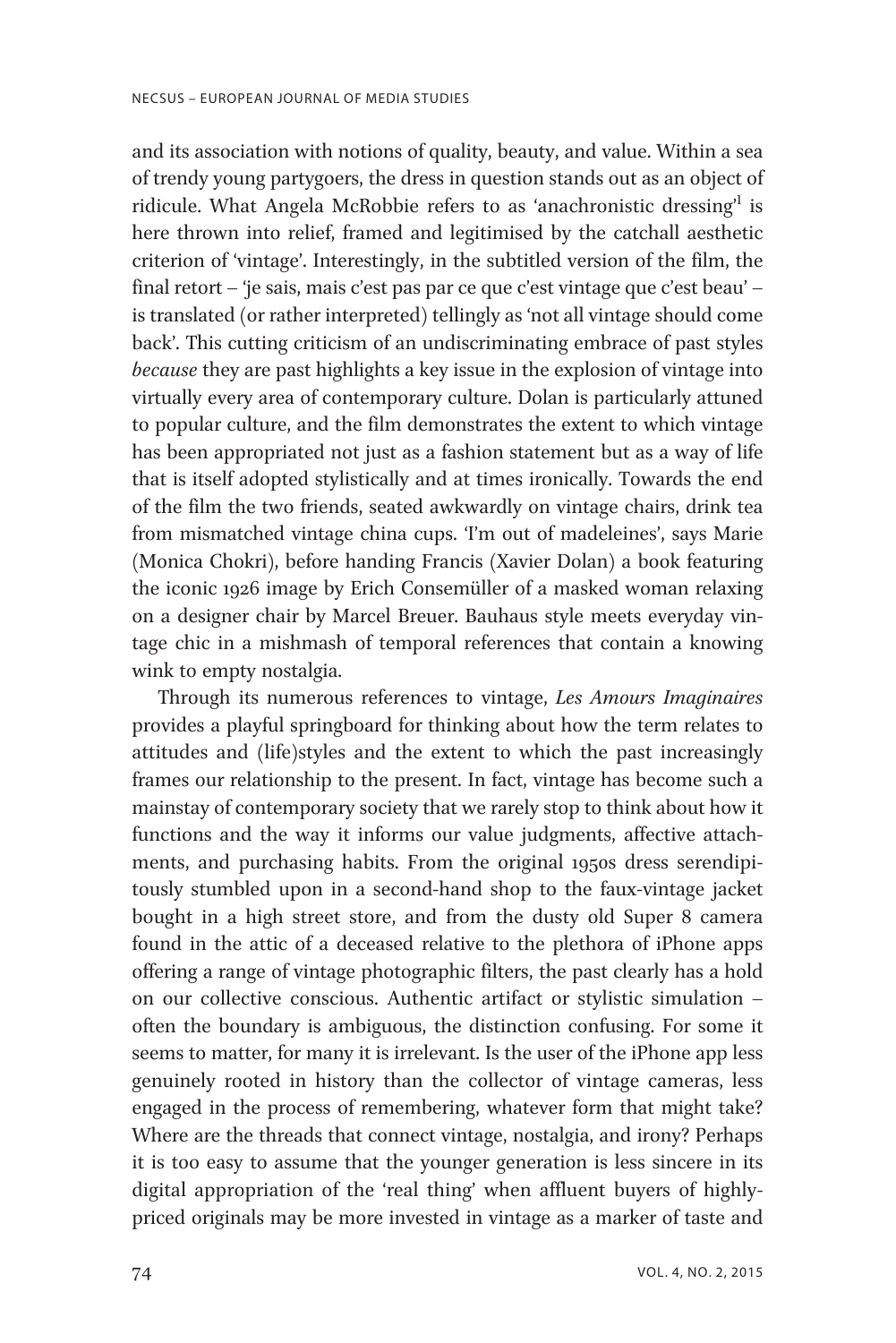LOCATING VINTAGE

social status than they are in historical origins. Similarly, can we readily distinguish between an authentic appreciation of the depth and texture of vinyl records on the one hand and the 'utter fetishisation of anything "retro"' that Jake Kinzey equates squarely and disparagingly with the hipster style on the other?<sup>2</sup> We might find that on closer inspection they are but two sides of the same coin.

In his critique of the contemporary retro phenomenon, Jean Baudrillard describes our fascination with the past as a symptom of postmodern vacuity or loss of history, where acts of remembering provide a way of escaping the void of meaning in which we are caught. While this account still has some import and relevance in identifying societal responses to our current late capitalist condition and can arguably be seen to operate in the recent wave of digital nostalgia, where 'all content can be evoked pellmell [...] everything is equivalent and is mixed indiscriminately', <sup>3</sup> it leaves little room for reflection on the different manifestations of vintage and retro and closes down the complexity of nostalgia as both productive and reductive. As Stuart Tannock has argued, '[i]n order to develop more adequate critical discussion of nostalgia, the presence of multiple and different nostalgias among individuals and communities of social groups throughout Western modernity has to be acknowledged.<sup>4</sup>

In its inseparability from nostalgia, vintage therefore demands further investigation if we are to understand the multitude of practices and processes of remembering that it activates and its potential for opening up new aesthetical and ethical engagements with history. This involves tracing its shifting manifestations and meanings across a seemingly infinite range of cultural phenomena and locating a stable reference point from which to assess future sites of productivity and theoretical application. The past decade has seen a growth of academic interest in cultural negotiations of the past, particularly in relation to the field of nostalgia studies. Katharina Nieyemer's edited collection Media and Nostalgia: Yearning for the Past, Present and Future is a vital contribution to this area, as is Amy Holdsworth's Television, Memory and Nostalgia. Simon Reynolds' Retromania: Pop Culture's Addiction to its Own Past and Elizabeth Guffey's Retro: The Culture of Revival both provide a thorough account of what Reynolds describes as the 're' era: 'revival, reissue, remakes, re-enactments. Endless retrospection'.<sup>5</sup> Within these categories, however, the specific character of vintage – its relationship to nostalgia and its distinction from retro – remains underexplored. Where does vintage end and retro begin, and how can the differences in their stylistic features and material engagements allow us to parse an overwhelming array of contemporary practices of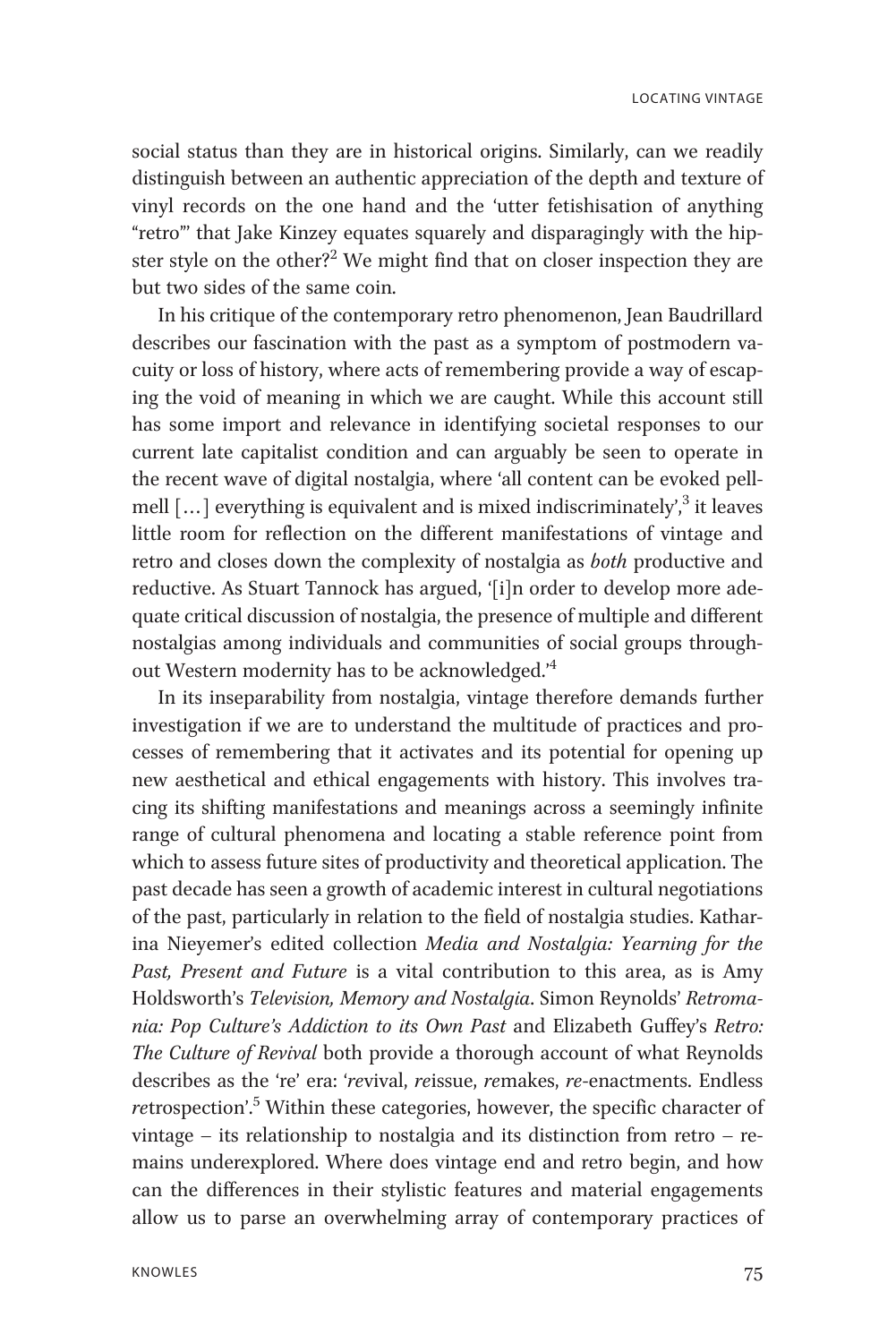looking back? Within the often-overlapping meanings of these terms, how can we distinguish between what Baudrillard and Walter Benjamin describe respectively as nostalgic reification and critical interrogation?

In the field of media studies, vintage is intricately tied to technological transition, questions of obsolescence, and the delicate interplay between the old and the new, the analogue and the digital, tangible material traces and clean lines and surfaces. Through the process of media replacement in which digital technology with its promise of speed, efficiency, and instantaneity supplants older technologies, these latter are reframed and repositioned, thereby taking on desirable auratic qualities and a reassuring materiality. As several of the contributions in this special section point out, the aesthetic signifiers of analogue technology – dust, scratches, faded colours, granular textures, cuts, flares, and other imperfections – have become part of the language of new media, allowing users through various software applications to access a certain vintage 'look and feel' without the need to negotiate or even truly contemplate the outmoded technology from which it originates. At the same time, those very technologies that new media attempts to emulate, rather than disappearing altogether, pass, in Raymond Williams' terms, from the 'dominant' to the 'residual'<sup>6</sup> and enter into new aesthetic relationships and value systems on the basis of their reduced and marginalised cultural status.

For Benjamin, cultural debris in the form of the obsolete, the outmoded, and the discarded opens up a process of historical reflection that runs counter to the linear narrative of modernist progress. 'It is not that the past throws its light on the present', he states, 'or the present its light on the past, but [the dialectical] image is that wherein the past comes together with the present in a constellation.' <sup>7</sup> Benjamin's dialectical image thus provides a model for thinking about current practices of cultural recuperation, where a desire for the materialities of analogue filmmaking, vinyl records, and Polaroid photography is not simply a case of fetishising the past, but often represents a more complex engagement with how history functions in the present. As I have argued in a forthcoming article on the aesthetics of slowness, the use of what may now be considered 'vintage' equipment such as Super 8 or 16mm film can be framed as an attempt to (re)discover a different kind of temporality and bodily investment to the one offered by digital technology and its insistence on speed and instantaneity.<sup>8</sup> These engagements with old processes open up, as Williams argues, a form of critical knowledge that enables 'new perceptions and practices of the material world'. <sup>9</sup> It is within alternative grassroots communities – the burgeoning scene of analogue film labs, for example, with its circulation of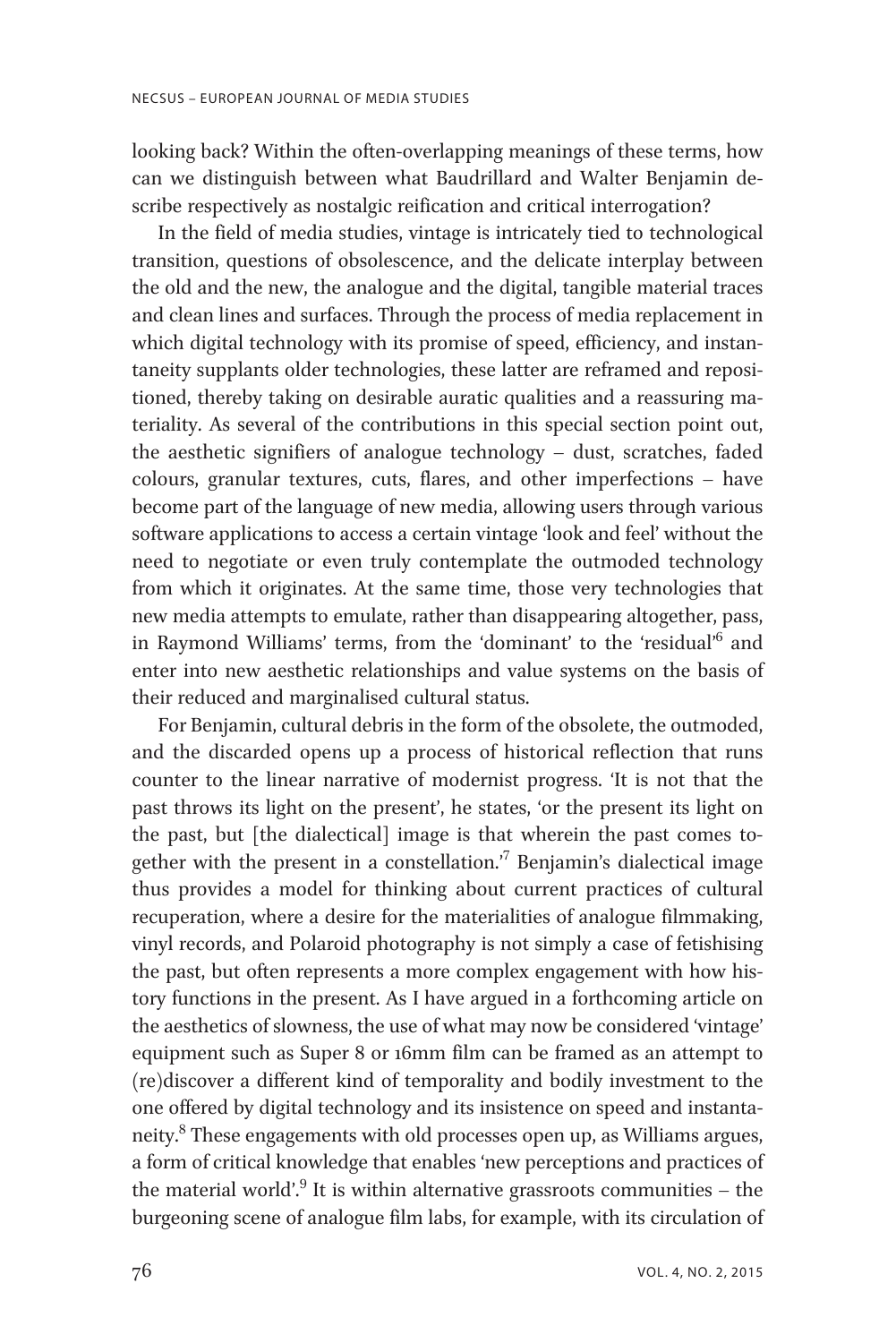outmoded technology and the resurrection and reinvention of practices deemed obsolete<sup>10</sup> – that we find the past productively activated in the present. This is as much about projecting forwards as it is about looking back, since analogue artists are increasingly pursuing new modes of expression and asking important questions about what it means to be working with old materials in a digital culture so obsessed with upgrades and latest versions.



Fig. 1: Lost and found: recycled filmstrips used for an analogue editing workshop.

As a number of writers have argued, the vintage or retro phenomenon has developed partly as a response to capitalist practices of consumption, the overabundance of goods, and the emphasis on rapid cycles of production, replacement, and disposal.<sup>11</sup> The increasing standardisation of consumer items and their lack of durability (which necessitates subsequent replacement and sustains the cycle of consumption) gives rise to a sort of 'newness fatigue' – a frustration with, in Benjamin's word's, the 'hellish repetition' of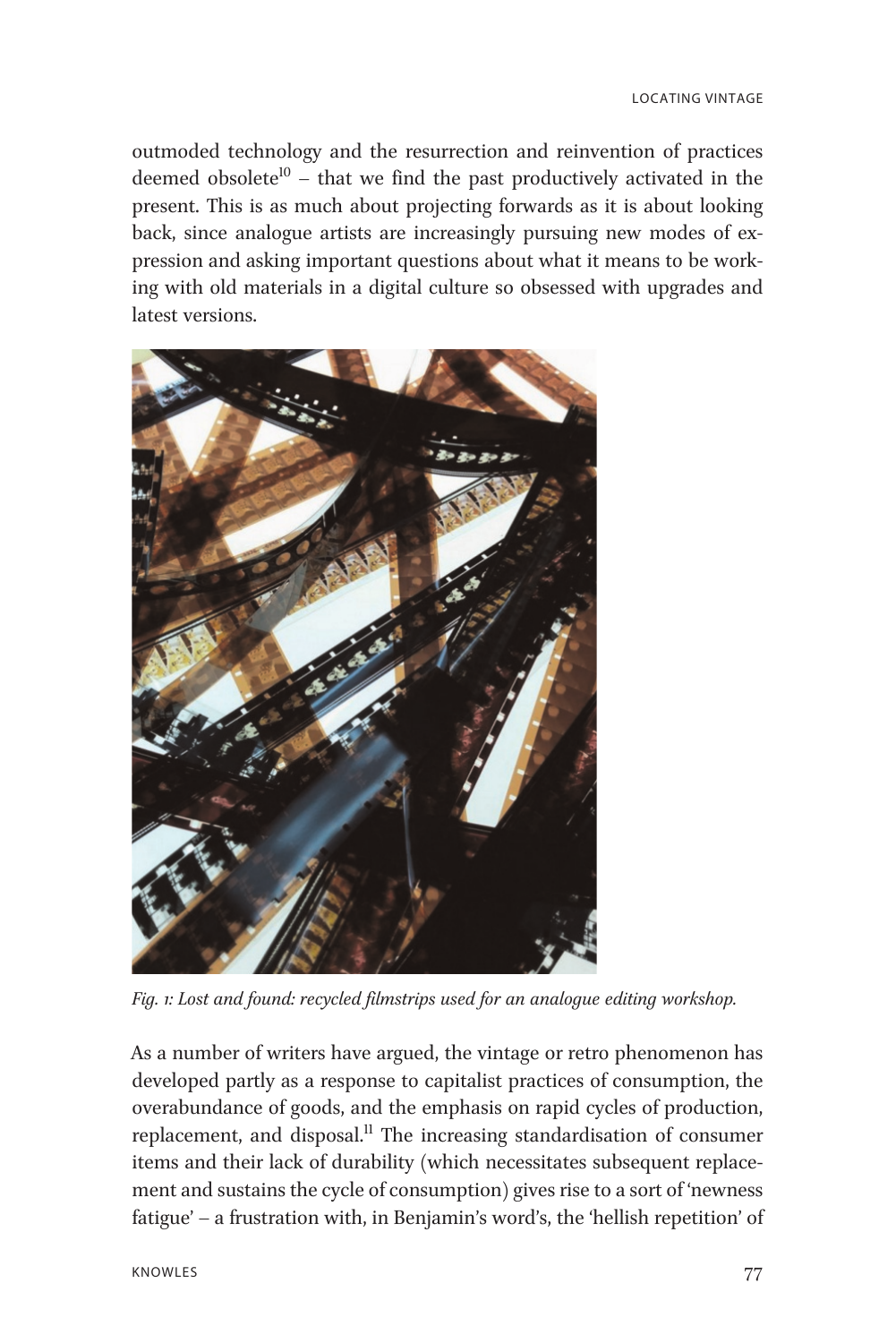the new as 'always-the-same'<sup>12</sup> – and produces a desire to seek out 'authentic' alternatives. Vintage is therefore associated with the knowing, ethical consumer who pursues an oppositional mode of being through artifacts that hold a deeper value and meaning deriving from their historical origin. It functions as a way of dissociating oneself from the mass of undiscerning shoppers by carving out an alternative practice based on rituals of hunting through second-hand stores and picking out the rare 'find' or bargain. In their studies of second-hand cultures, Louise Crewe and Nicky Gregson draw attention to the additional importance of human exchange and the sense of belonging as members of a community sharing specialist knowledge about vintage items and their origins and history.<sup>13</sup> Vintage shopping turns the modern subject into a curator of their own style and identity through a knowing selection and combination of household objects and/ or items of clothing, jewelry, and other accessories. What is interesting about this redefined status of the old object is the process through which 'junk' and discarded stuff, when reframed as vintage, 'starts again to produce value as a signifier of taste and class'.<sup>14</sup>

This special section, to a large extent, emerges from my own attachment to old things – analogue technology, the bric-a-brac of flea markets, books that have passed through several anonymous hands – and my susceptibility to the aesthetic and affective draw of the vintage object, the traces of time that manifest in its material presence and which are testimony to a life lived, places travelled, people encountered. These objects from the past have a story to tell and I, in turn, tell myself stories about them. Their histories become part of my history, our respective stories and identities overlapping and intertwining, converging at points and diverging at others. Vintage in this sense is closely tied to the idea that things, objects, stuff, have 'cultural biographies' that, as Staffan Appelgren and Anna Bohlin have argued, 'can be seen as a culturally generative force that reconfigures objects into objects-in-motion, enabling particular forms of subjectivity'. 15 I consider this process to be deeply embedded in what recent theories of 'new materialism' describe as the 'performative power of materiality<sup>16</sup> the notion that non-human matter has agential capacities, a vitalism or 'thing power' <sup>17</sup> that contains within it the ability to produce change, and which, importantly, challenges and reconfigures the dominant view of the human actant as the *only* actant. Considered from this perspective, our interaction with objects is not a one-way process – things are not passively acted upon by human subjects but are, rather, active participants in the constitution of their and our own subjectivities. This is a mutually-defining process that Karen Barad formulates as 'intra-action'<sup>18</sup> and which Coole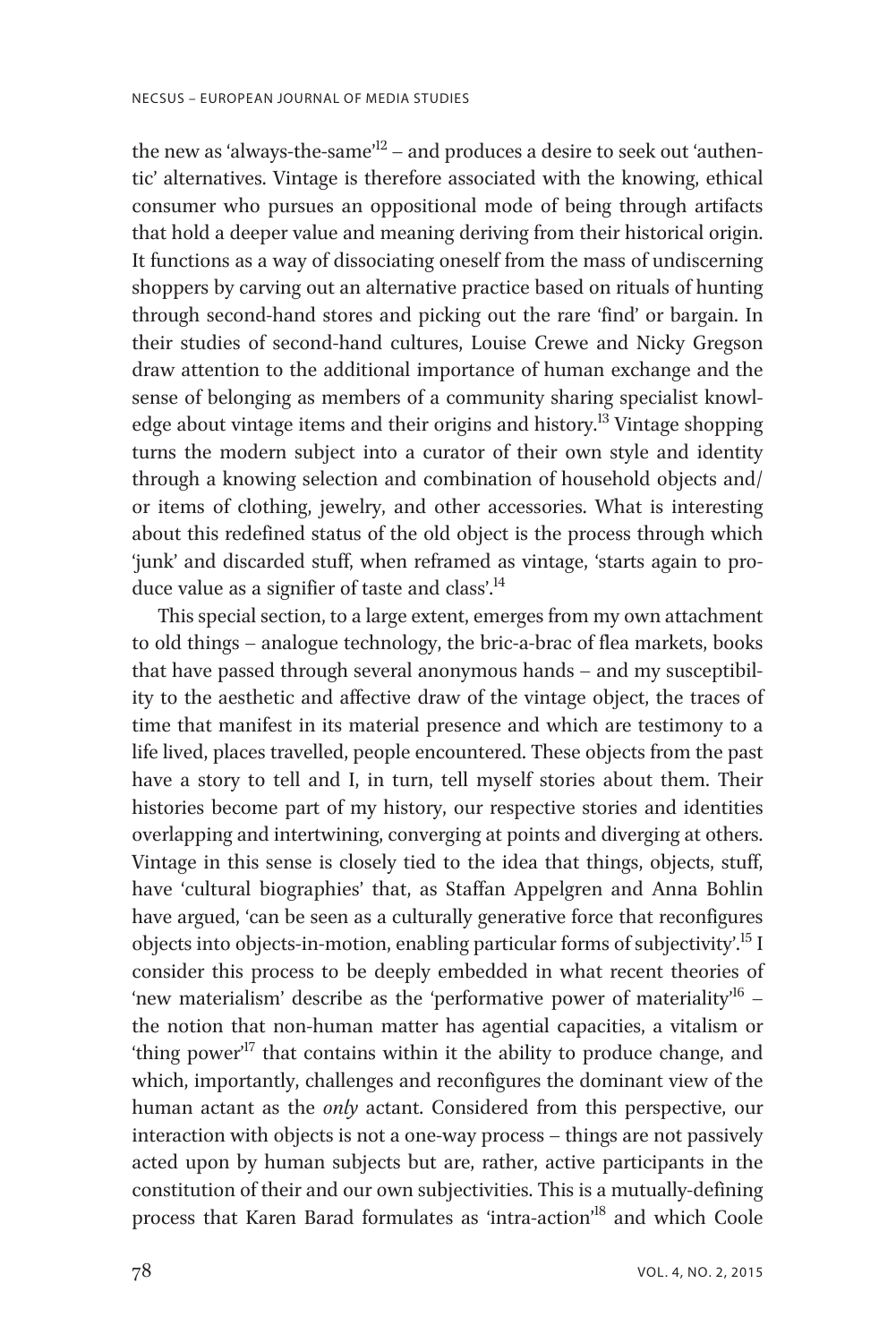and Frost describe as a 'multitude of interlocking systems and forces'. <sup>19</sup> To study vintage is therefore to question and explore the complexities of our relationship with objects and to take up more ethical positions in terms of our own agency and responsibility towards the material world.

Associated with this, the accumulation of vintage objects, as suggested above, represents an ethical stance against a contemporary 'throwaway culture' and the attendant problems of waste disposal that increasingly threaten the environment. To rescue old objects from the rubbish heap, recycling, reusing, giving them a new life, and framing them as vintage, is to go against the logic of consumer society. In the Autumn 2013 NECSUS special section on 'Waste', guest editors Alexandra Schneider and Wanda Strauven point out that '[w]aste seems to have become the new buzzword of this decade.' <sup>20</sup> That we might argue the same of vintage is not incidental. However, the editors also draw attention to the other side of this connection when they highlight the troubling 'aetheticization of waste' that manifests in the stylistic appropriation of obsolescence and the 'commercial exploitation' of old media.

Perspectives on the counter-cultural gesture of mining the past are problematised, then, by the displacement of vintage into the mainstream. Walking through the city I experience Baudrillard's 'empty form of representation' as my visual field is bombarded by vintage shops of all kinds that sit alongside high street chain stores; sitting in a café bar I catch sight of a flyer for a '10 year anniversary shindig', promising 'vintage hair, make up, nails, face painting' and 'special vintage afternoon cream teas'; during a visit to the bank I am surprised yet compelled by a display of old machines for weighing coins, found in a store cupboard and arranged carefully on the counters because, the teller informs me, 'they look nice'; on leaving I pass a man wearing a t-shirt on which is printed the words 'vintage denim'; at home, browsing the Internet, I notice a whole host of vintage products – a bank of archival photographs that can be printed as 'vintage posters', a new vintage-style camera, vintage nappies ... Vintage, it seems, is everywhere, but its meaning is increasingly nowhere – a contemporary appendage, a signifier without a signified, a 'lost referential'. It encapsulates the new branded as old, as well as the old rebranded as new. It relates to both objects and experiences and confuses the distinction between mainstream and alternative.

From within this confusion we need to stake out a path back to the origins of vintage in order to understand how the term came into being and to trace its development through the twentieth century and into the contemporary era. How does vintage function as a memory practice, what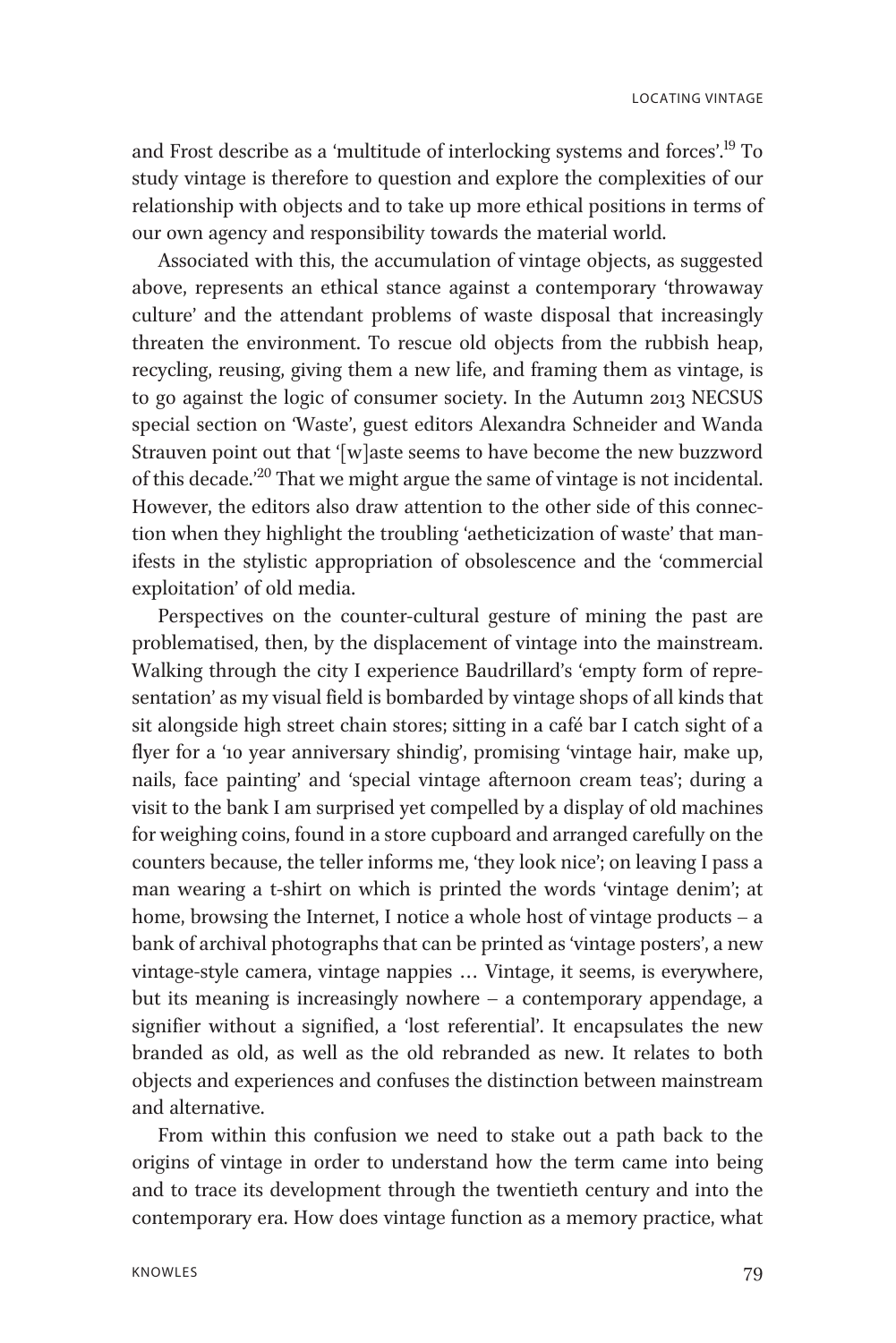are the different manifestations of vintage, and are Schneider and Strauven justified in treating the current 'pre-digital nostalgia or vintage craze' as 'disturbing'? The articles in this special section provide insightful perspectives on these pressing questions; they take up a variety of positions and map out the theoretical, historical, sociological, and aesthetic foundations for understanding vintage as a vital part of contemporary culture.

Through archival research into more than 400 documents from a variety of sources, Katharina Niemeyer weaves together a compelling historical overview that will serve as an indispensible reference point for future research into vintage. She asks a crucial question: 'what exactly happened in between the documented appearances of vintage in the fields of first oenology and, later, fashion and furniture?' Distinguishing vintage from the related aesthetic categories of retro and kitsch, her discussion clarifies different approaches to and appropriations of the past through their association with nostalgia. This theoretical grounding culminates in a consideration of how articulations of nostalgia manifest in contemporary uses of both digital and analogue media.

Tim van der Heijden picks up on these questions in his consideration of two contemporary instances of what he terms 'technostalgia' – the digital smartphone app iSuper8 and Johan Kramer's film Bye Bye Super  $8 - In$ Loving Memory of Kodachrome (2011). Comparing the ways in which these two projects approach the 'death' of Super 8 film, van der Heijden makes a significant contribution to the field of memory studies, arguing that they can be read from the perspective of Svetlana Boym's 'restorative' and 'reflective' nostalgia respectively. Boym's work has been particularly influential in developing more nuanced understandings of how nostalgia operates in contemporary society not simply as a 'yearning for yesterday' <sup>21</sup> but also as a productive means of negotiating the past. Nostalgia, she argues, 'is not always retrospective; it can be prospective as well'.<sup>22</sup> While restorative nostalgia is associated with a reconstruction of the past, reflective nostalgia moves towards a process of deconstruction, 'calling into doubt' the certainties of the past and acknowledging the complexities of our relationship to the past in the present. In negotiating these two positions through his discussion of different kinds of memory practice, van der Heijden opens up crucial insights into the relevance of vintage aesthetics to the wider field of nostalgia studies.

In her study of vintage television viewing, Helen Piper similarly explores the processes of memory through responses to historical programmes and reminiscences about the material presence of the television set in the domestic setting. In its focus on 'the felt, lived, and remembered', Piper's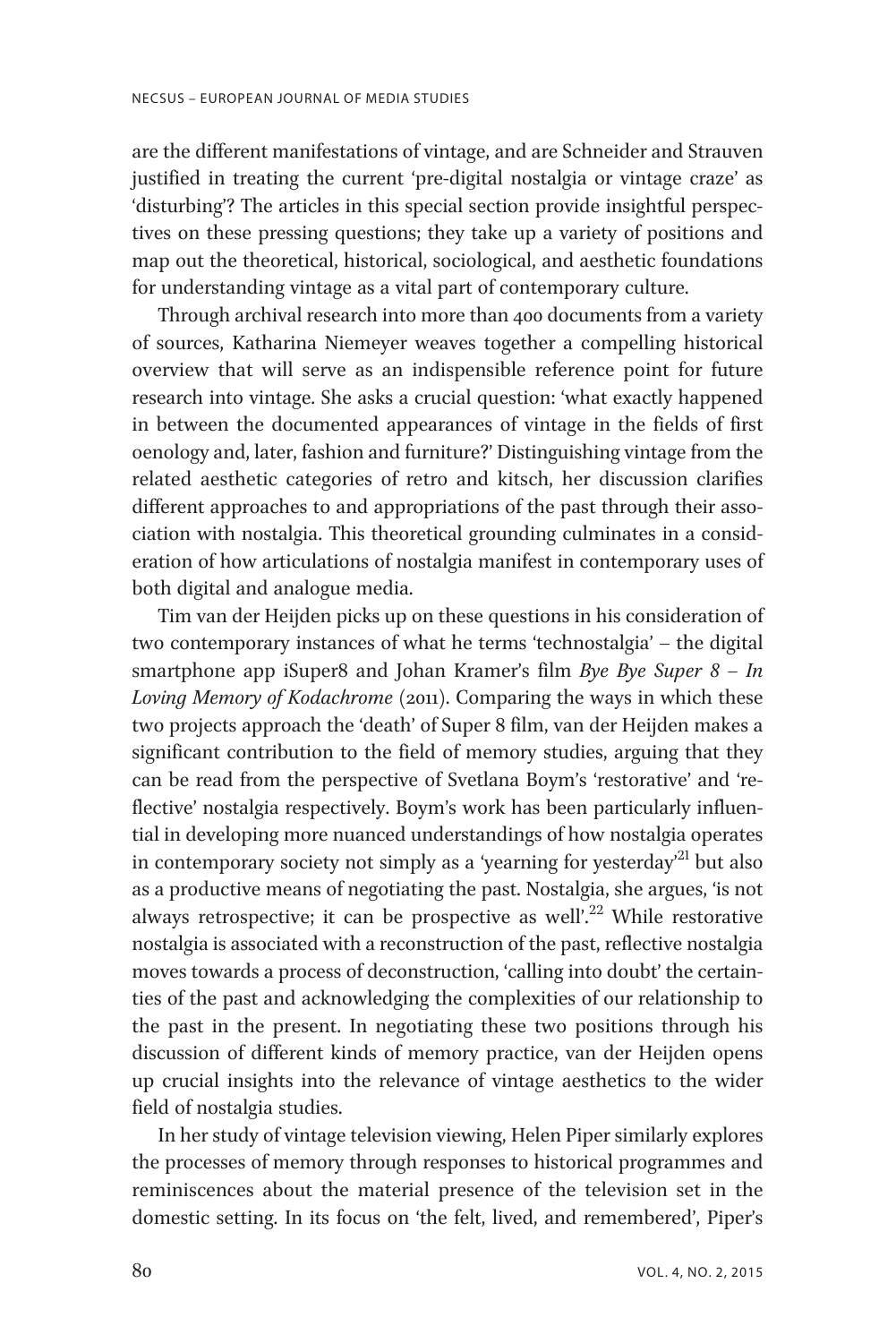contribution moves the emphasis of television history from the macro to the micro, arguing that audience research has a crucial role to play in constructing alternative, personal narratives about how the past continues to function in the present. Reflecting on how memories are formed and articulated through specific triggers, Piper demonstrates how individual identity is constructed through a constant negotiation between our past and present selves and reveals how this process is tightly bound up with our cultural consumption and material interactions. The association of vintage with lived experience makes important steps towards understanding the phenomenon as an integral part of our emotional development.

Moving from television to film, the contribution by Stefano Baschiera and Elena Caoduro shifts the focus towards the subject of aesthetics. Here, they argue that 'the aesthetic category of vintage is spurious' and requires further elucidation in order to clarify the dialogue between overlapping yet distinct stylistic approaches. Drawing on a number of films that incorporate an aesthetic of the past into their visual design, they propose a taxonomy that consists of 'faux-vintage', 'retro', and 'anachronistic'. Through their insightful analysis of Spike Jonze's Her (2013) and Jim Jarmusch's Only Lovers Left Alive (2014), the authors draw out specific features of the anachronistic mode, touching on the difficulties of representing contemporary modes of digital communication within the filmic mise-en-scène.

The relationship between vintage and retro is further unpacked by Kristian Handberg in his discussion of two popular magazines focusing on vintage living design and vintage video games: Scandinavian Retro and Retro Gamer. Here, Handberg traces the contemporary development of the two terms from their usage in fashion and design to their appearance in festivals and museums, arguing for 'a more nuanced perception of retro and vintage, including different cultural positions and practices and thus uses of the past'. Vintage, he observes, is based largely on the presence of material objects 'elevated to a status of authenticity and aesthetic remarkability' through the passage of time – their disappearance from mainstream circulation and reappearance in a new context. His account draws particular attention to the explosion of vintage into the mainstream after 2000 and identifies current trends in re-appropriating the past.

The section concludes with Arild Fetveit's consideration of vintage aesthetics in popular culture, taking the music videos of Lana del Rey as a case study. Connecting the use of 'aggressively de-skilled do-it-yourself Super 8 cinematography' in these videos to the contemporary interest in 'dead media', Fetveit develops a theory of 'precarious aesthetics' – faded, worn, grainy, and unstable images that provide an alternative to the visual per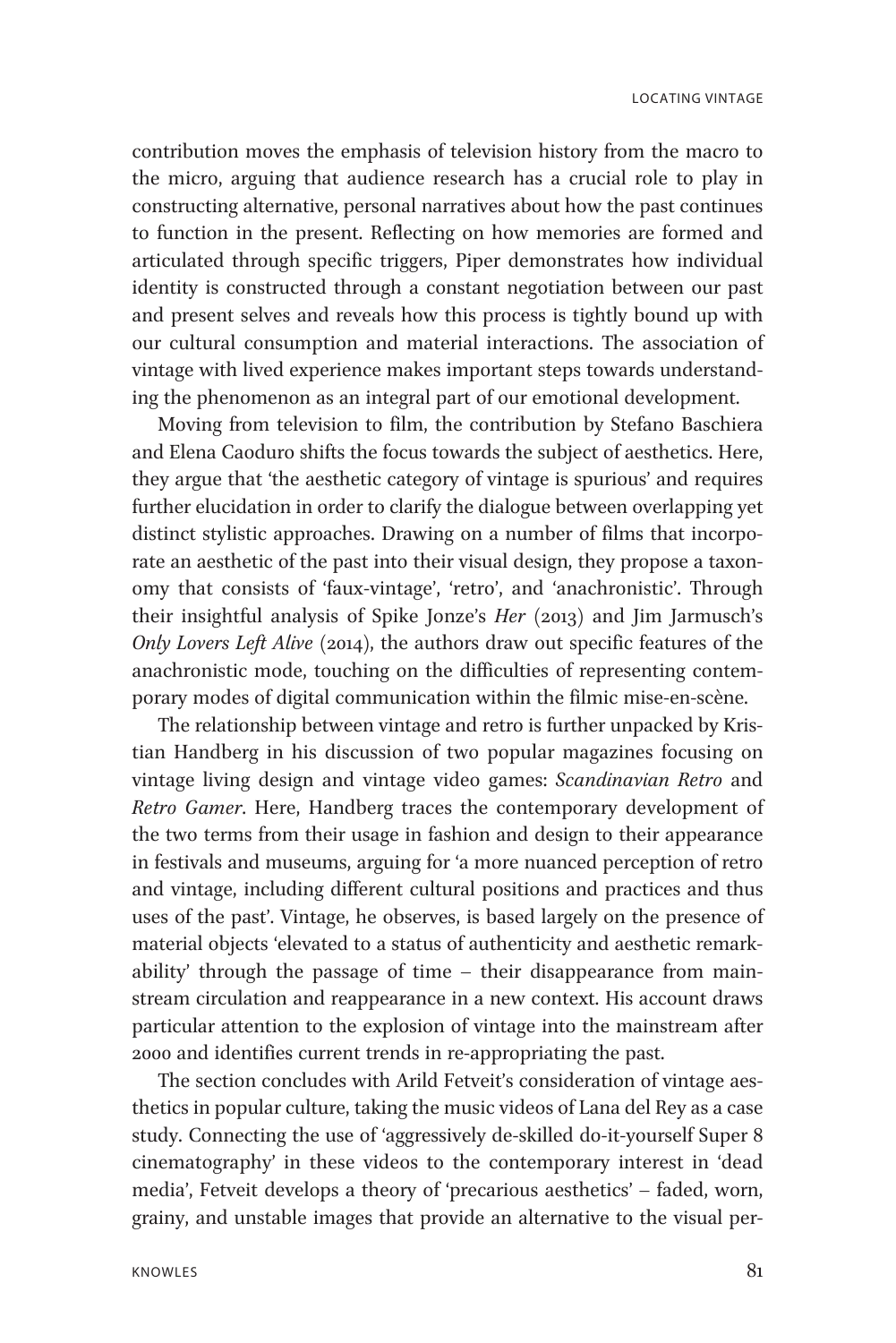fections of digital. Through Fetveit's discussion of contemporary society as defined by insecurity, vulnerability, and a state of indeterminacy, the theme of vintage and nostalgia is catapulted into broader theoretical terrain, demonstrating how the cultural 'in-between-ness' of outmoded aesthetics might be used as a springboard for exploring the notion of precarity more generally. We end, therefore, with a meditation on the critical potential of vintage aesthetics in popular culture in revealing the 'flaws and inadequacies' of the contemporary world in which we live.

In their overlapping explorations of vintage, the six contributions provide a mosaic of perspectives on this enduring cultural phenomenon. The aim is not to provide conclusive answers but to open up the discussion by offering new theoretical frameworks and aesthetic connections that might be taken up in new contexts. The threads of this vintage fabric hang loose, inviting others to continue its story.

## References

- Appelgren, S. and Bohlin, A. 'Growing in Motion: The Circulation of Used Things on Second-hand Markets', Culture Unbound, No. 7, 2015: 143-168.
- Barad, K. 'Posthumanist Performativity: Toward an Understanding of How Matter Comes to Matter', Signs: Journal of Women in Culture and Society, Vol. 28, No. 3, 2003: 801-831.

Barrett, E. and Bolt. B (eds). Carnal knowledge: Towards a 'new materialism' through the arts. London-New York: I.B. Tauris, 2013.

Baudrillard, J. 'History: A Retro Scenario' in Simulacra and simulation. Ann Arbor: University of Michigan Press, 1994: 43-48.

Bennett, J. Vibrant matter: A political ecology of things. Durham: Duke University Press, 2010.

Boscagli, M. Stuff theory: Everyday objects, radical materialism. New York: Bloomsbury, 2014. Boym, S. The future of nostalgia. New York: Basic, 2001.

- Buck-Morss, S. The dialectics of seeing: Walter Benjamin and the arcades project. Cambridge: MIT Press, 1989.
- Chodorov, P. 'The Artist-Run Film Labs', Millennium Film Journal, No. 60, 2014: 28-36.

Crewe, L., Gregson, N., and Brooks, K. 'The Discursivities of Difference: Retro retailers and the ambiguities of "the alternative"', Journal of Consumer Culture, Vol. 3, No. 1, 2003: 61-82.

Davis, F. Yearning for yesterday: A sociology of nostalgia. New York-London: The Free Press, 1979. Franklin, A. 'The Ethics of Second Hand Consumption' in Ethical consumption: A critical introduc-

tion, edited by T. Lewis and E. Potter. London: Routledge, 2011: 156-168.

Gregson, N. and Crewe, L. Second-hand cultures. Oxford: Berg, 2003.

Guffey, E. Retro: The culture of revival. London: Foci, 2006.

Hetherington, K. 'Secondhandedness: Consumption, Disposal, and Absent Presence', Environment and Planning D: Society and Space, Vol. 22, No. 1, 2004: 157-173.

Holdsworth, A. Television, memory and nostalgia. Basingstoke: Palgrave Macmillan, 2011.

Kinzey, J. The sacred and the profane: An investigation of hipsters. Winchester: Zero, 2010.

Knowles, K. 'Self-Skilling and Home-Brewing: Some Reflections on Photochemical Film Culture', Millennium Film Journal, No. 60, 2014: 20-27.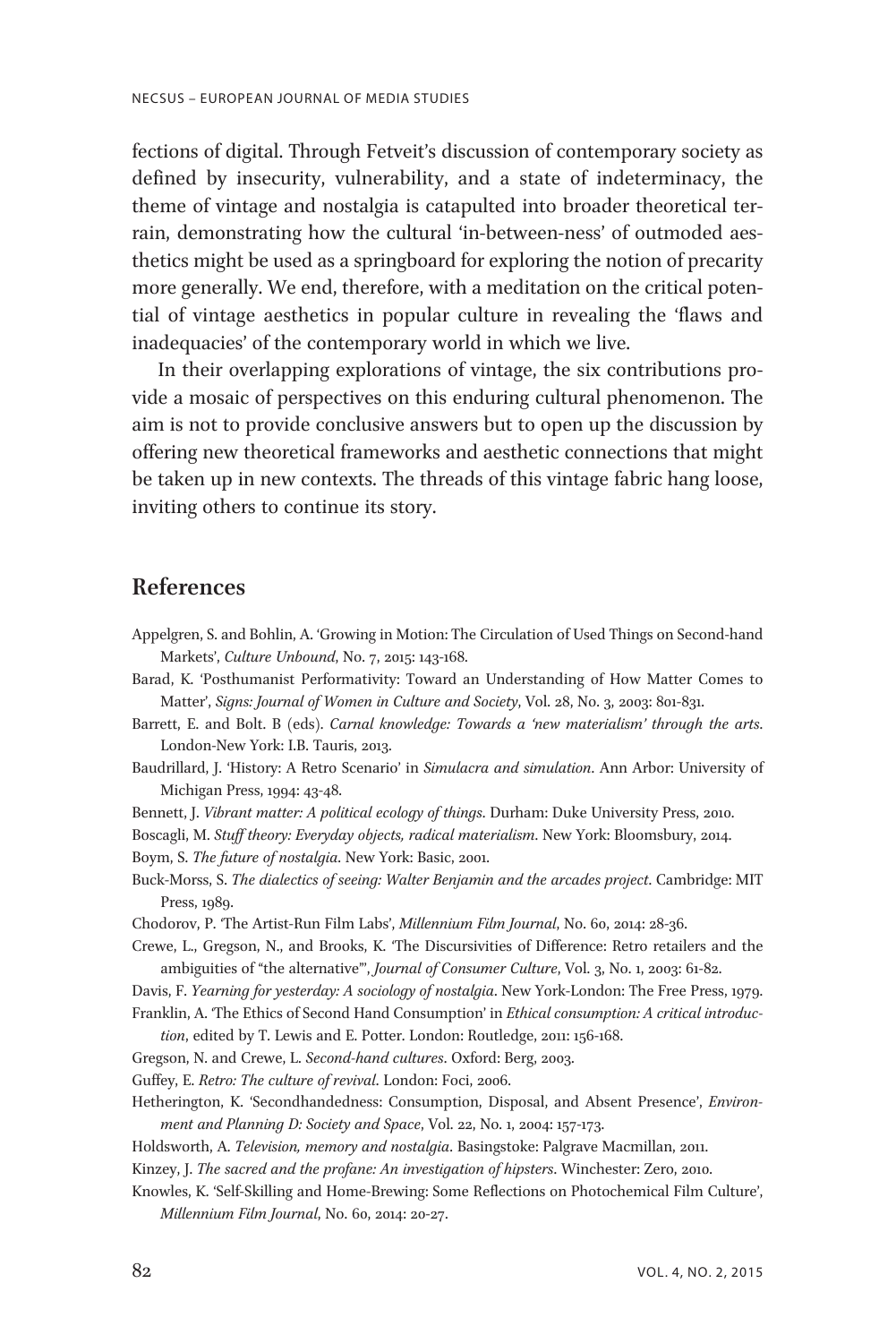- Knowles, K. 'Slow, Methodical and Mulled Over: Analog Film Practice in the Age of the Digital', Cinema Journal, Vol. 52, No. 2, forthcoming in Spring 2016.
- McRobbie, A. Zoot suits and second-hand dresses: An anthology of fashion and music. Boston: Unwin Hyman, 1988.
- Niemeyer, K (ed.). *Media and nostalaia: Yearning for the past, present and future*. Basingstoke-New York: Palgrave Macmillan, 2014.

Reynolds, S. Retromania: Pop culture's addiction to its own past. London: Faber and Faber, 2011.

Schneider, A. and Strauven, W. 'Waste: An introduction', NECSUS European Journal of Media Studies, No. 4, 2013:<http://www.necsus-ejms.org/waste-an-introduction/> (accessed on 30 October 2015).

Tannock, S. 'Nostalgia Critique', Cultural Studies, Vol 9, No. 3, 1995: 453-464.

Williams, R. Marxism and literature. Oxford: Oxford University Press, 1977.

## About the author

Kim Knowles is Lecturer in Film Studies at Aberystwyth University and Experimental Film Programmer at the Edinburgh International Film Festival. She has published on historical and contemporary avant-garde film, poetry, and photography, including the monograph A Cinematic Artist: The Films of Man Ray (Peter Lang, 2009; reprinted in 2012). Her recent work deals with technological transition, the aesthetics and politics of obsolescence, and analogue film culture. She is co-founder of the arts collective and analogue film resource Bristol Experimental and Expanded Film.

## **Notes**

- 1. McRobbie 1988.
- 2. Kinzey 2010, p. 39.
- 3. Baudrillard 1994, p. 44.
- 4. Tannock 1995, p. 454.
- 5. Reynolds 2011, p. xi.
- 6. Williams 1977.
- 7. Quoted in Buck-Morss 1989, p. 291.
- 8. Knowles forthcoming in 2016.
- 9. Ibid., p. 123.
- 10. For an overview of the artist-run analogue film lab culture see Chodorov 2014 and Knowles 2014.
- 1 1. To cite just a few: Appelgren & Bohlin 2015; Crewe & Gregson & Brooks 1998; Franklin 2011; Hetherington 2004.
- 12. Buck-Morss 1989, p. 108.
- 13. Gregson & Crewe 2003.
- 14. Boscagli 2014, p. 83.
- 15. Appelgren & Bohlin 2015, p 148.